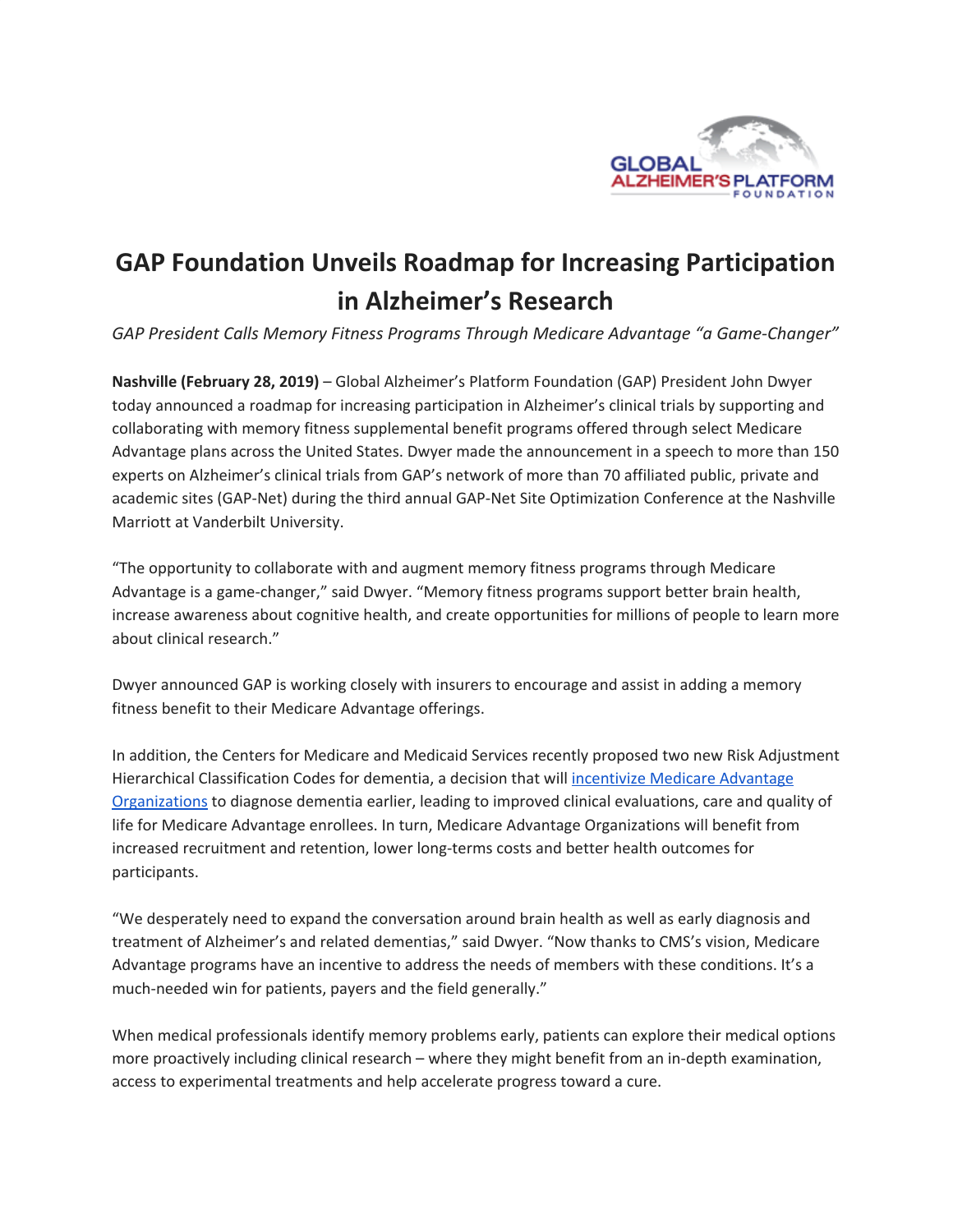Increased awareness and information-seeking will relieve the recruitment bottleneck facing the Alzheimer's research community. Ninety percent of Alzheimer's clinical trials in the U.S. are delayed because of challenges recruiting trial participants.

GAP-Net research sites are also working to bring more African Americans and Latinos into clinical trials so that treatments can be found that work for everyone. African Americans are twice as likely as white Americans to have Alzheimer's, and Latinos are 1.5 times as likely, yet those groups are under-represented in clinical trials.

Participants at the conference also will discuss ways to stand up new trials more quickly and conduct them more efficiently. Among the programs GAP is developing are:

- Standardized, efficient methods to train and certify raters to evaluate clinical trial participants
- Processes to study and validate biomarkers for Alzheimer's disease
- Increased physician outreach and novel tactics to drive more first-time referrals.

At the conference, GAP is premiering a new [animated](https://www.youtube.com/watch?v=7wivVLXauJY&feature=youtu.be) video from its *Acti-v8 Your Brain* initiative. The video offers practical steps people can take to stave off dementia as they age – including getting involved with clinical research. GAP-Net sites will use the video to engage their communities with advice about brain health and grow the pool of potential research volunteers.